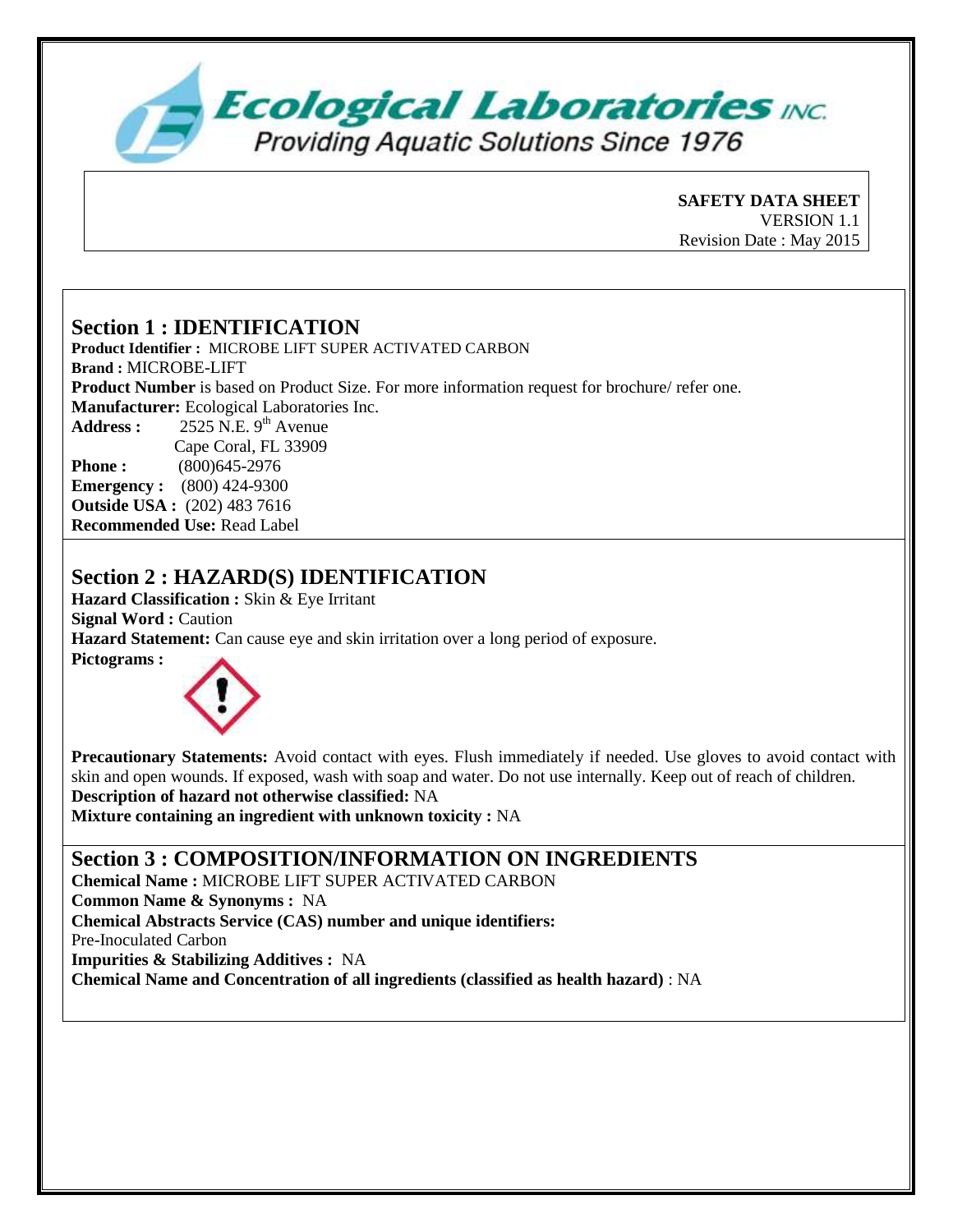### **Section 4 : FIRST AID MEASURES**

**Note:** The product has been classified as a non-hazardous substance.

### **If inhaled**

Prolonged contact may cause slight irritation. No toxic affect caused by dust. Supply fresh air immediately. Rinse mouth and nose with water. Contact a physician if necessary.

#### **In case of skin contact**

Not absorbed by skin. May cause skin irritation. Slight redness on hands and forearms if individual has a history of dermal allergic reactions. Dermatitis and skin sensitization can develop after repeated and/or prolonged contact. Rinse with water. Remove contaminated clothing and footwear. If symptoms persist, call a physician.

#### **In case of eye contact**

This material may cause eye irritation. Rinse with plenty of lukewarm water, also under eyelids for fifteen minutes. If symptoms persist, call a physician.

#### **If swallowed**

Excessive ingestion may cause nausea or diarrhea. Irritation of the mouth, pharynx, esophagus and stomach can develop. Rinse mouth with water. Gargle with water. If uneasy symptoms persist, call a physician. Induce vomiting only if advised by physician or poison control. Call poison control.

**Recommendation for immediate medical care:** Proceed as mentioned above. Call poison control if ingested. Seek medical attention if irritation persists. Remove contaminated clothing and footwear; wash with soap and water if it comes in contact with skin.

### **Section 5 : FIRE FIGHTING MEASURES**

### **Suitable extinguishing media**

Use extinguishing measures that are appropriate to local circumstances and the environment. For large fires, use water spray, for or regular foam. For small fires, use dry chemical, carbon dioxide, sand, earth, water spray or regular foam. Cool containers with flooding quantities of water until well after fire is out.

### **Special hazards arising from the substance or mixture**

NA

### **Advice for firefighters**

Fire fighters should wear full face, self-container breathing apparatus and impervious protective clothing. During a fire, irritating and highly toxic gases may be generated by thermal decomposition or combustion.

### **Further information**

Product is not considered to be a fire hazard.

### **Section 6 : ACCIDENTAL RELEASE MEASURES**

### **Personal Precautions, Protective Equipment and Emergency Procedures**

As mentioned under section 7.

### **Environmental Precautions**

NA

### **Methods and materials for containment and cleaning up**

Sweep material into appropriate container. If necessary wash area with water.

#### **Reference to other sections**

See Section 7 for information on safe handling.

See Section 8 for information on PPE

See Section 13 for disposal information.

### **Section 7 : HANDLING & STORAGE**

### **Precautions for safe handling**

Minimize exposure in accordance with good hygiene practice. Keep out of reach of children.

### **Conditions for safe storage, including any incompatibilities**

Wash thoroughly after handling. Use with adequate ventilation. Minimize dust generation and accumulation. Avoid contact with eyes, skin and clothing. Avoid ingestion and inhalation.

### **Specific end use(s)**

NA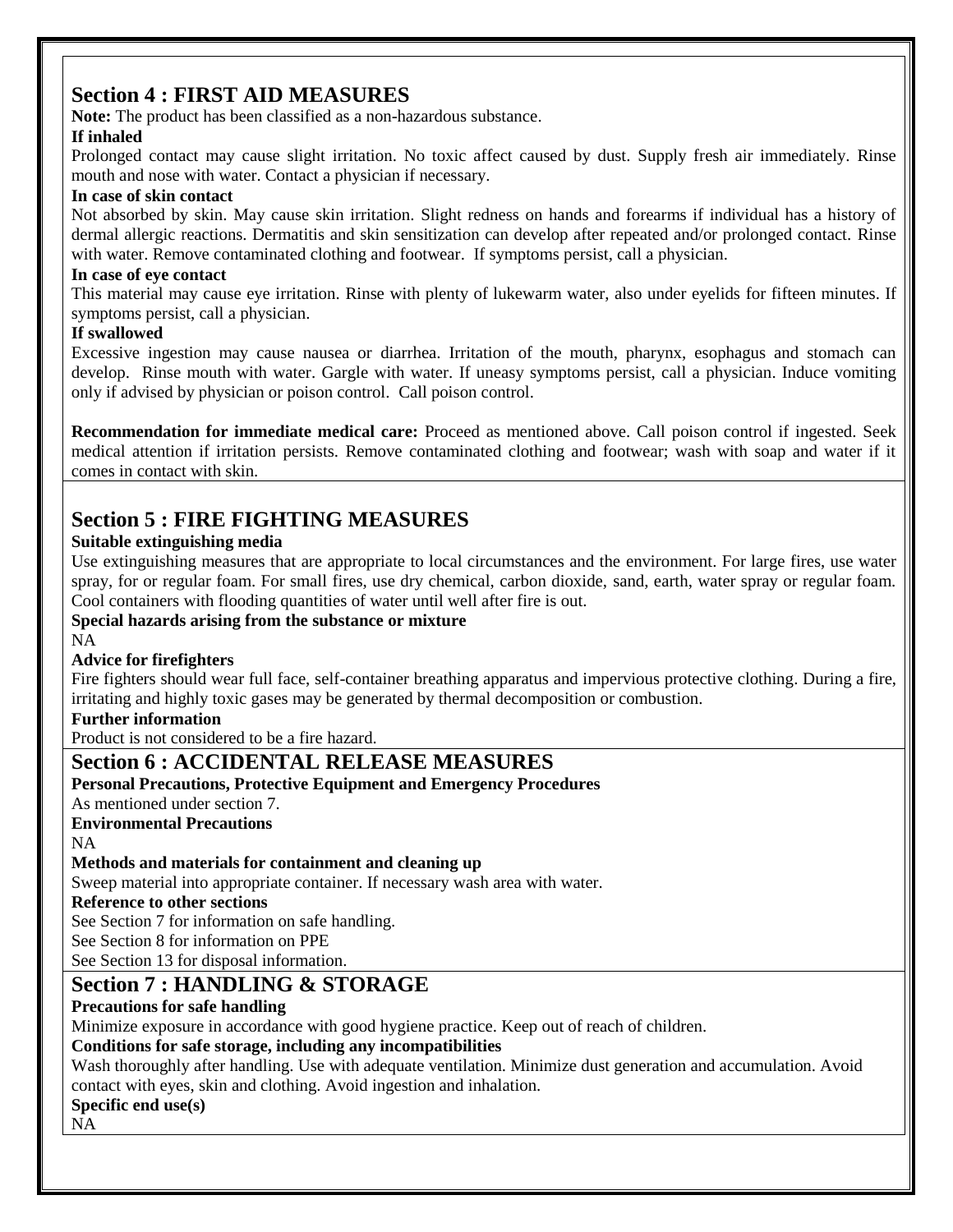### **Section 8 : EXPOSURE CONTROLS/PERSONAL PROTECTION**

**Control parameters** None **Components with workplace control parameters** NA **Exposure controls** Material transfer should be done under conditions of local exhaust ventilation to avoid breathing mist. **Permissible Exposure Limit (PELs)** None **Threshold Limit Values (TLVs)** Non-toxic; **Appropriate engineering controls** Open air/Ventilation. **Personal protective equipment** Wash hands before and after using the product. Avoid excessive dust. Use with adequate ventilation. Safety showers, eye wash stations and washing facilities must be readily available. **Eye/face protection** Tightly fitting safety goggles recommended **Skin protection** Skin should be covered by clothing at a minimum. Avoid excessive skin contact. Rubber gloves-recommended. **Body protection** Same as above **Respiratory protection** NIOSH approved dust respirator if excessive dust is generated. **Control of environmental exposure** NA

# **Section 9 : PHYSICAL & CHEMICAL PROPERTIES**

**Appearance** Black and solid. **Odor** Odorless and crushed. **pH** NA **Melting point/freezing point** NA **Initial Boiling Point** NA **Flash Point**  NA **Flammability (solid, gas)** None **Vapor Pressure & Density** NA **Water Solubility** Insoluble. **Specific gravity**   $1.8 - 2.15$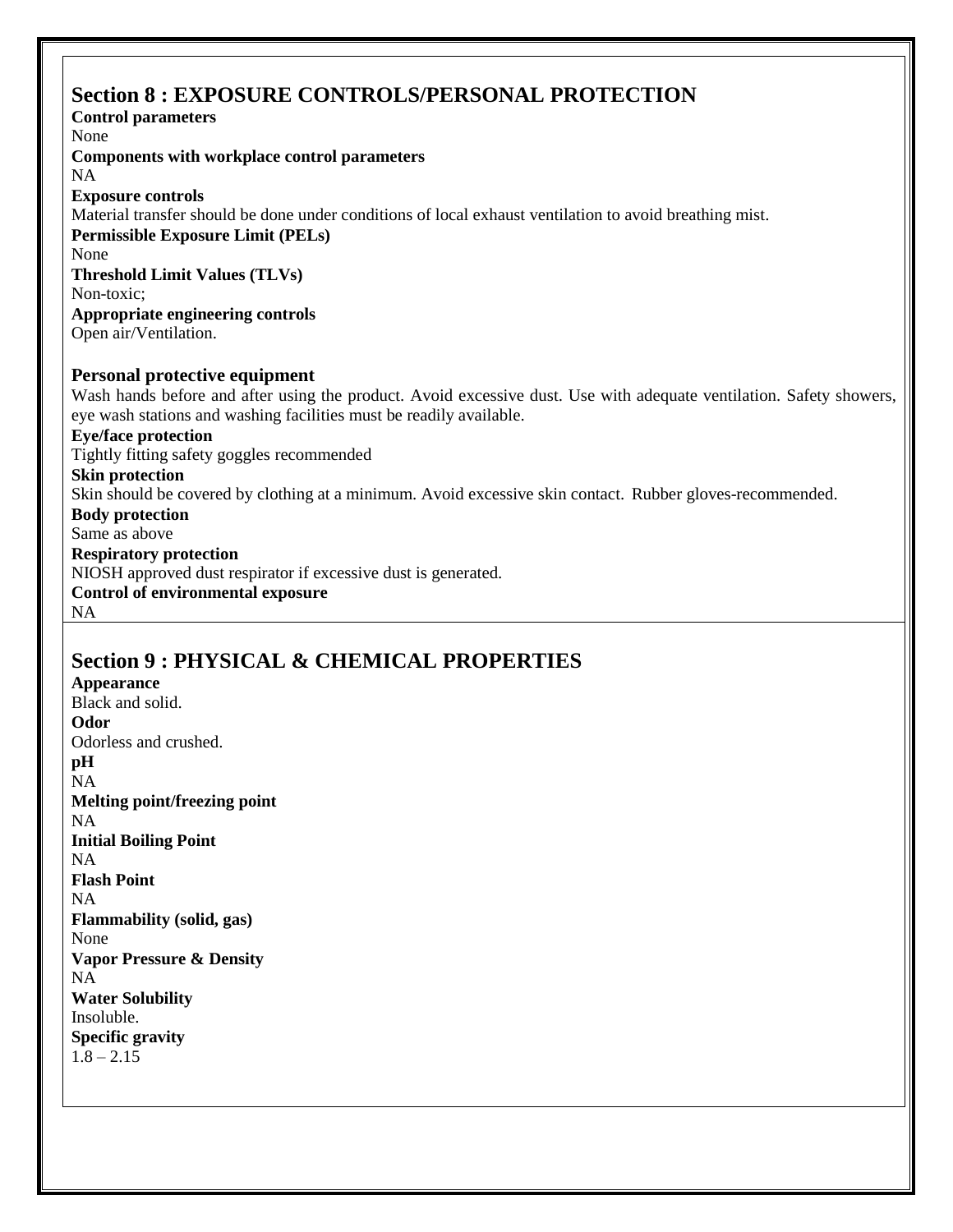# **Section 10 : STABILITY AND REACTIVITY**

**Reactivity** NA **Chemical stability**  Stable under normal conditions. **Possibility of hazardous reactions** NA **Condition to avoid** Dust generation, excess heat. **Incompatible materials** Strong oxidizing materials. **Hazardous decomposition products** Carbon monoxide, carbon dioxide.

### **Section 11 : TOXICOLOGICAL INFORMATION**

**Acute Toxicity** NA **Chronic Toxicity** NA **Reproductive Toxicity** NA **Additional Information** NA

### **Section 12 : ECOLOGICAL INFORMATION**

**Toxicity** NA **Persistence and degradability** NA **Bio-accumulative potential** NA **Mobility in soil** NA **Other adverse effects**

This product is believed not to be dangerous to the environment with respect to mobility, persistency and degradability, bio accumulative potential, aquatic toxicity and other data relating to eco toxicity.

## **Section 13 : DISPOSAL CONSIDERATIONS**

#### **Waste Treatment Methods**

Via an authorized waste disposal contractor to an approved waste disposal site, observing all local and national regulations.